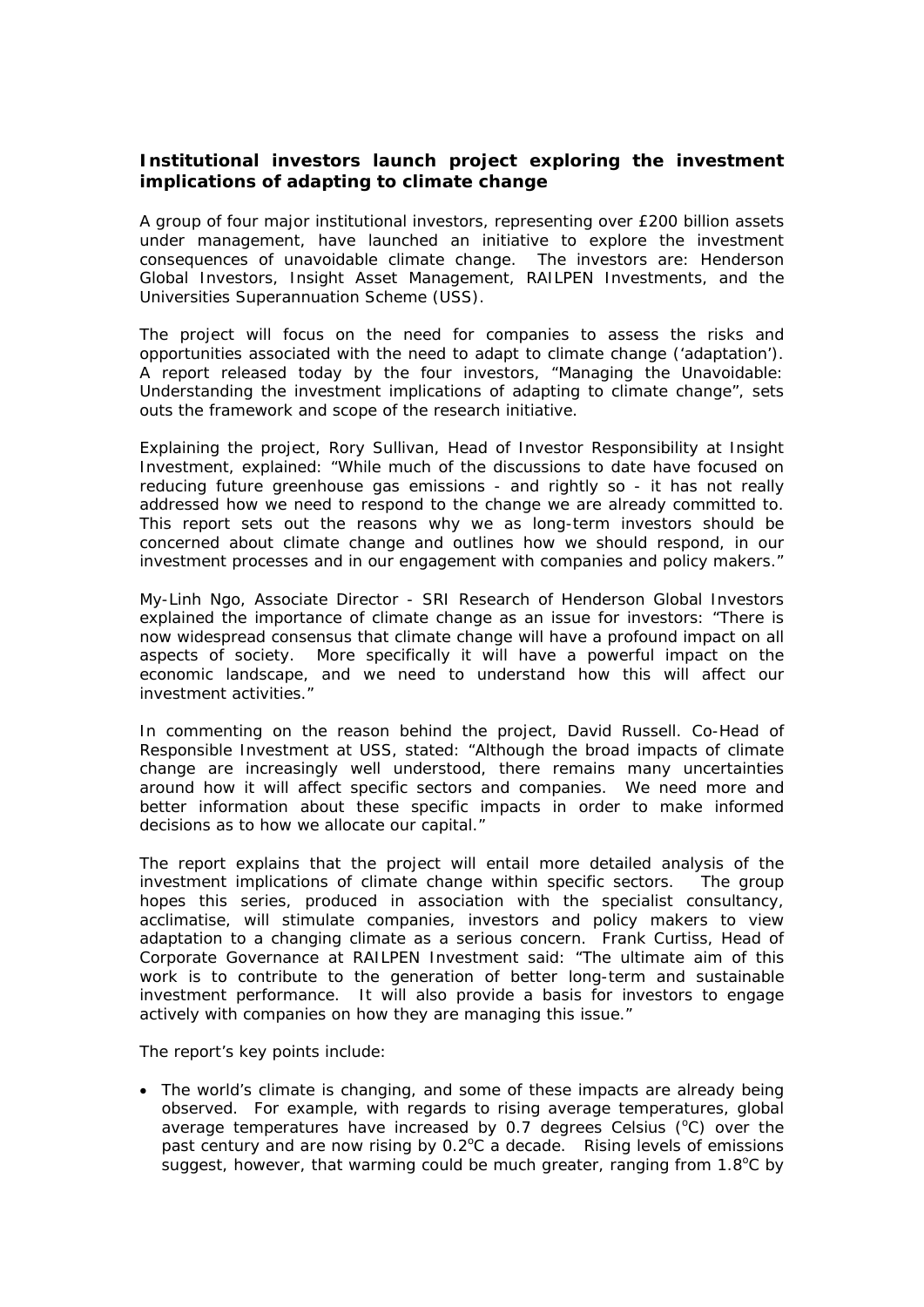the end of the century, as stated by the Intergovernmental Panel on Climate Change (IPCC).

- The impacts of climate change are particularly likely to affect investors, in sectors dependent on large fixed assets, such as tourism, water, property, construction, energy, and infrastructure, as well as other climate-sensitive sectors, including healthcare, agriculture, forestry and insurance.
- Tools need to be developed to aid companies and investors in understanding the risks and opportunities associated with climate change.
- Climate change risks need to be incorporated into investment analysis and decision-making as they may affect the timeframes over which investment decisions are made, and the criteria against which performance is measured.
- Investors need to engage with companies to ensure they have appropriate climate change adaptation systems in place.

## NOTES to Editors

Adaptation has been defined by the European Commission as actions taken to cope with a changing climate, with the objective of reducing risk and damage, and exploiting potential benefits.

The collaborative research project will include the production of four sector studies which will analyse the investment impact of climate change, and explore how investors can address these in their interaction with companies. The sectors are: electric utilities, oil & gas, real estate and water utilities. These will be produced in conjunction with Acclimatise, the specialist consultancy.

## Information about the organisations

Established in 1934, **Henderson Global Investors** is a leading independent global asset management firm. Headquartered in London, Henderson is one of Europe's largest investment managers, with £61.6 billion assets under management (as at 30 June 2007) and employs around 900 people world-wide.

Insight Investment Management (Global) Limited is the asset manager of HBOS plc. Insight Investment manages funds for institutional and retail clients across a range of asset types including equities, bonds, derivatives and alternatives, with the aim of providing precise investment solutions for investment needs. Insight's assets under management totalled £106.7 billion (including £10.7 billion in swap overlay assets where we may not explicitly manage the assets backing the swaps) as at 30 September 2007.

**RAILPEN Investments** (RAILPEN) is a subsidiary of rpmi providing certain investment services to the Railways Pension Trustee Company, which acts as a corporate trustee of the various railway industry pension funds. Assets under management by RAILPEN and rpmi total £18 billion

**Universities Superannuation Scheme** (USS) is the principal pension scheme for UK universities. It acts for 378 universities and academic institutions with more than 230,000 members. Assets under management total £30 billion (as at December 2007).